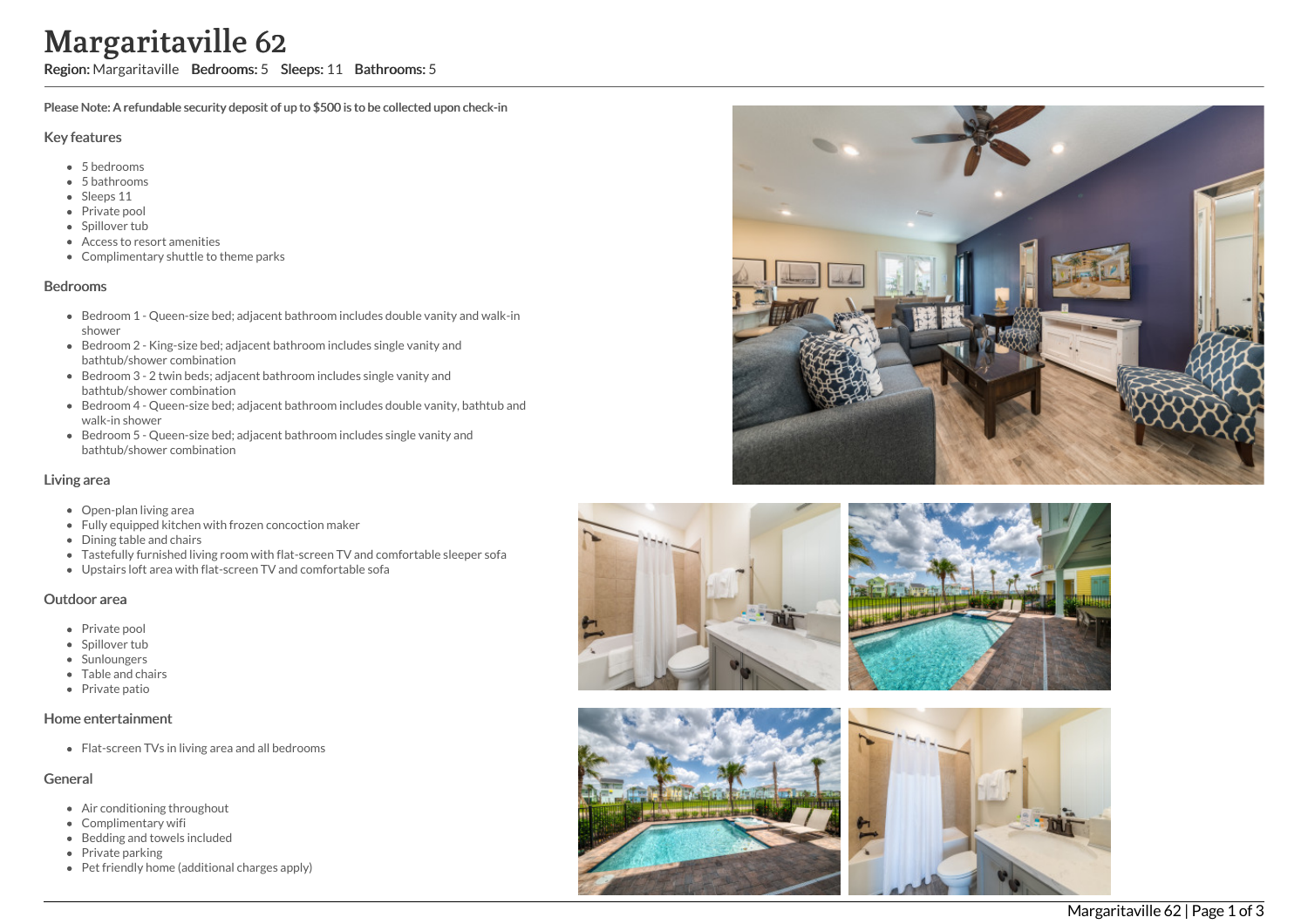# Laundry facilities

- Washer and dryer
- Iron and ironing board

# Children's equipment available for hire

- Crib
- Stroller
- $\bullet$  High chair
- Pack and play

# Resort facilities

A beautiful resort where luxury living meets fantastic fun, Margaritaville is a brand new holiday destination, home to a spectacular range of amenities. Set within lush, tropical grounds, this resort features an impressive lagoon-style pool, soft sand beaches and an exhilarating waterpark, suitable for the whole family. Guests can also benefit from a relaxing spa, a fitness center and plenty of kids clubs with activities to suit all ages. Furthermore, the entertainment district offers a wide range of first-class shopping, dining and lounge experiences, all within walking distance of your holiday home and there's a complimentary shuttle to the theme parks.

















- Disney World 5.1 miles
- Universal Studios 16.7 miles
- Sea World 11.7 miles
- Orlando International Airport 24.5 miles

Parts of the Margaritaville Hotel are currently under construction. Apologies for any disturbance or inconvenience this may cause during your stay at Margaritaville Resort, Orlando.